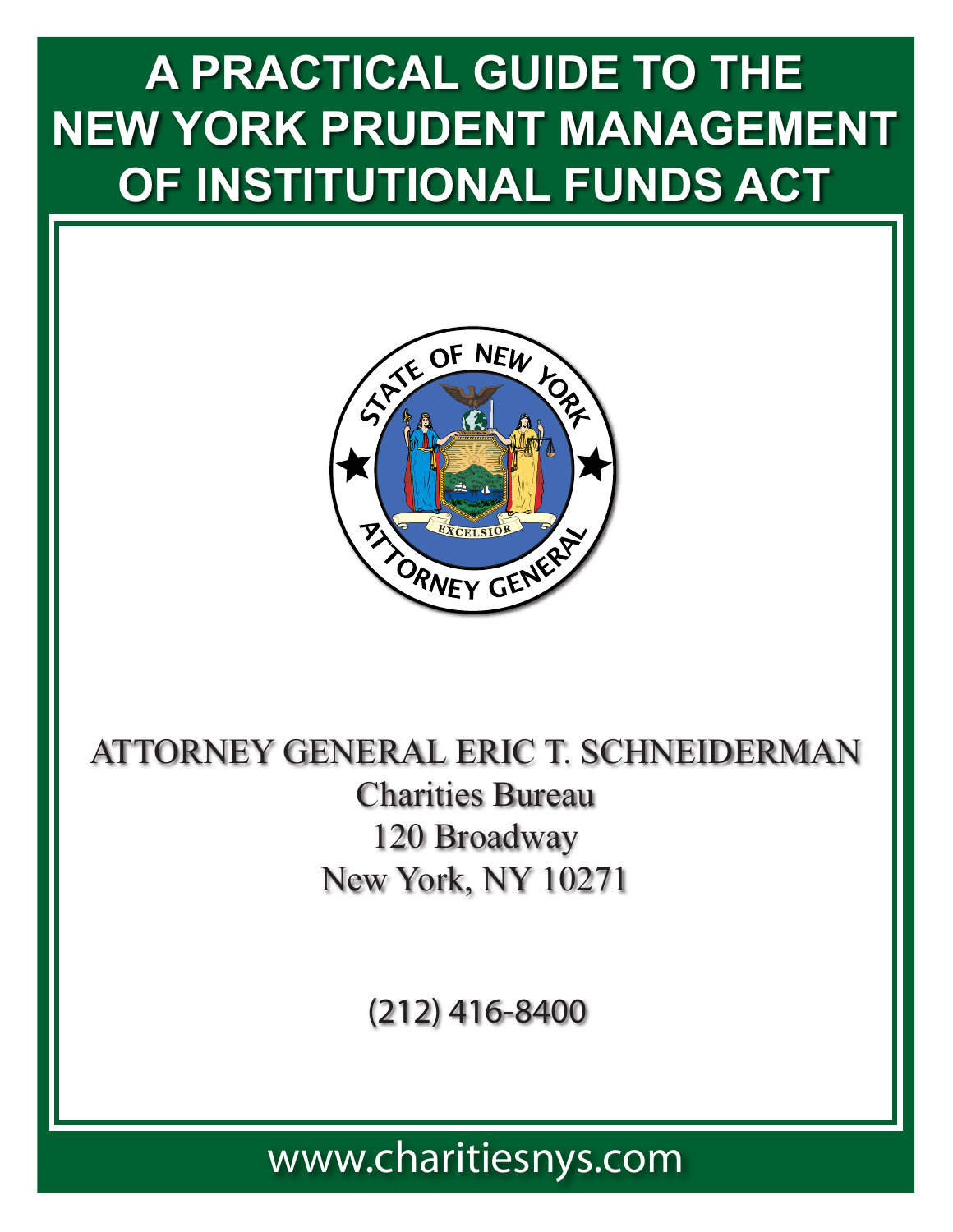#### **A PRACTICAL GUIDE TO THE NEW YORK PRUDENT MANAGEMENT OF INSTITUTIONAL FUNDS ACT**

#### **Office of the Attorney General Charities Bureau**

 The Charities Bureau of the New York State Attorney General's Office offers this guide on the New York Prudent Management of Institutional Funds ("NYPMIFA" or "the Act"), which took effect on September 17, 2010. This guide provides an overview of the Act and includes practical guidance that is intended to assist charities and other institutions in complying with the Act's new requirements. This guide contains general information and is not a substitute for legal advice from an attorney.

#### **BACKGROUND**

 NYPMIFA – New York's version of the Uniform Prudent Management of Institutional Funds Act ("UPMIFA") – governs the management and investment of funds held by not-for-profit corporations and other institutions. It replaces and updates key provisions of the Uniform Management of Institutional Funds Act ("UMIFA"), which was adopted in New York in 1978.

NYPMIFA makes important changes to the rules governing the spending of endowment funds – funds that are not wholly expendable on a current basis due to donor-imposed restrictions on spending. In particular, and unlike prior law, it allows institutions to spend endowment funds below their original dollar amount ("historic dollar value") without court approval or Attorney General review, if the institution's board of directors concludes that such spending is prudent. NYPMIFA also provides standards for the prudent management and investment of institutional funds, the delegation of management and investment functions to outside advisors, and procedures for lifting or modifying donor-imposed restrictions on the management, expenditure or use of institutional funds.

Recognizing that the proposed uniform legislation (UPMIFA) gives boards of directors broader authority to spend donor-restricted endowment funds than they had under prior law, New York's version of the legislation built in additional requirements for institutions and their boards and additional protections for donors – provisions unique among the 47 states that had thus far adopted UPMIFA. Among other things, NYPMIFA requires that boards determine whether it is appropriate to consider alternatives before deciding whether to authorize expenditure of an endowment fund. It also requires that a notice be given to available donors of endowment funds who executed the gift instrument before September 17, 2010, allowing these donors to opt out of the new rule permitting institutions to spend below the historic dollar value of endowment funds. In addition, the Act includes several provisions that strengthen corporate governance with respect to oversight of institutional funds and delegation of management and investment functions. These additional provisions are designed to encourage and assist boards to exercise their broader spending powers responsibly.

The text of the Act is on the Charities Bureau website at www.charitiesNYS.com.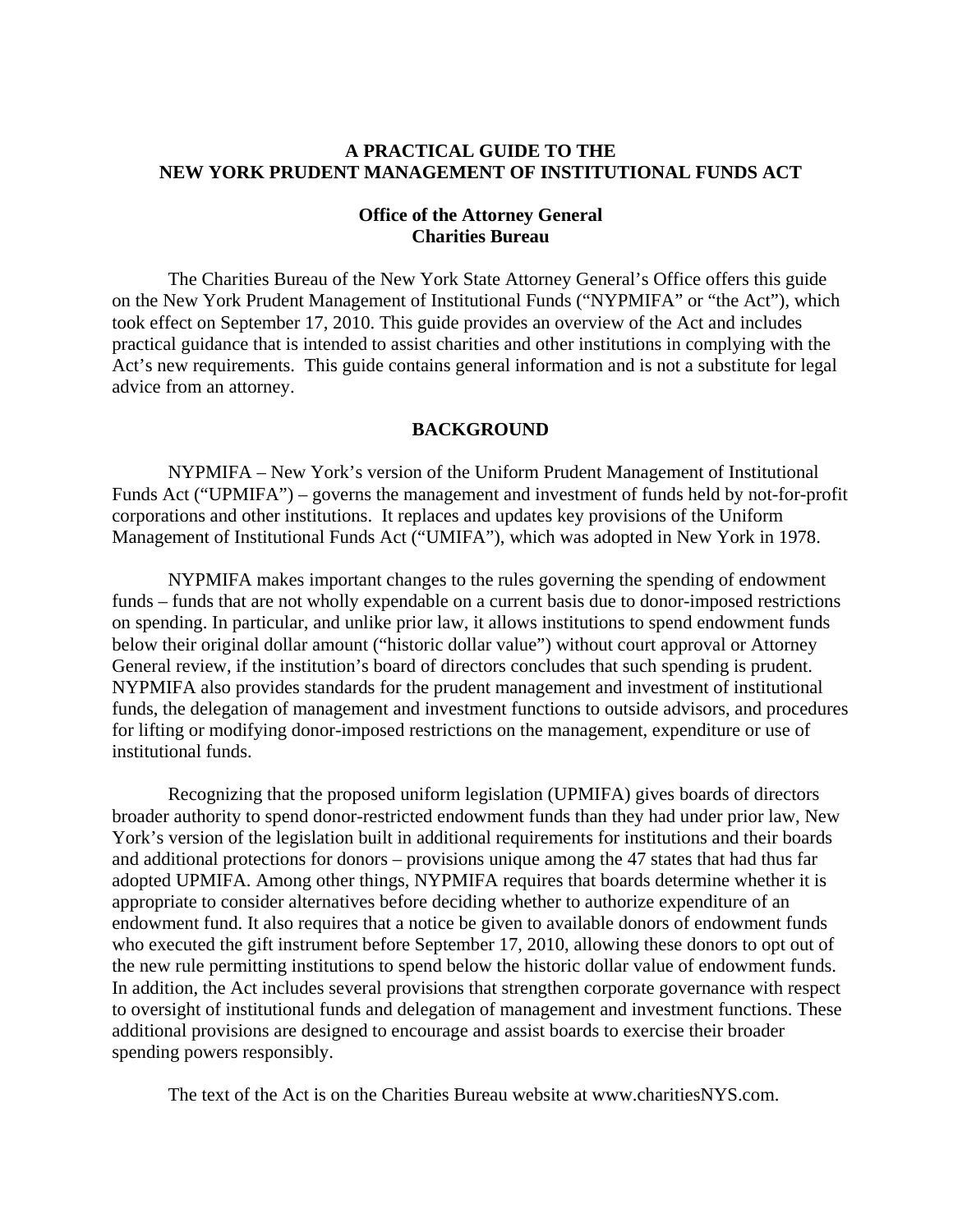# **OVERVIEW OF THE ACT**

The Act adds a new Article, 5-A (§§ 550-558), to New York's Not-for-Profit Corporation Law  $(N\text{-}PCL)$ ,<sup>[1](#page-2-0)</sup> which addresses four principal areas:

- Standards of conduct for prudently managing and investing institutional funds (new N-PCL § 552);
- Rules that boards must follow in deciding whether to appropriate from or accumulate endowment funds (new N-PCL § 553);
- Standards for delegating management and investment functions to outside agents (new N-PCL § 554); and
- Rules pertaining to the lifting or modification of donor restrictions on management and investment of institutional funds, and on donor restrictions on use of such funds (new N-PCL § 555).

The Act applies to all entities defined as "institutions" under the Act, including all New York not-for-profit corporations, corporations formed under the Religious Corporations Law and education corporations as defined in Education Law  $\S 216$  $\S 216$  $\S 216$ -a.<sup>2</sup> Under the Act, whenever an action is required to be taken by an institution, such action must be authorized by the institution's governing board. N-PCL § 551(d).

#### **Standard of Conduct in Managing and Investing Institutional Funds (N-PCL § 552)**

The Act provides that each person responsible for managing and investing an institutional fund "shall manage and invest the fund in good faith and with the care an ordinarily prudent person in a like position would exercise under similar circumstances." N-PCL § 552(b). The Act sets forth basic requirements for satisfying the standard of prudence, including a requirement that an institution make a reasonable effort to verify facts relevant to the management and investment of the fund, and that an institution only incur costs that are reasonable and appropriate.

 The Act also requires that the following factors, if relevant, be considered in managing and investing an institutional fund:

(1) general economic conditions;

 $\overline{a}$ 

- (2) the possible effect of inflation or deflation;
- (3) the expected tax consequences, if any, of investment decisions or strategies;
- (4) the role that each investment or course of action plays within the overall investment portfolio of the fund;
- (5) the expected total return from income and the appreciation of investments;

<span id="page-2-0"></span><sup>&</sup>lt;sup>1</sup> The Act also amends portions of N-PCL Article 5 and N-PCL  $\S$  717, as well as sections of the Religious Corporations Law, the Estates Powers and Trusts Law, the Surrogate's Court Procedure Act, and the Executive Law. L.2010 ch.490 §§ 2-14. The existing special rules for cemetery corporations continue to apply. *See* N-PCL § 1507.

<span id="page-2-1"></span><sup>&</sup>lt;sup>2</sup> N-PCL § 551(d) defines "institution" as: "(1) a person, other than an individual, organized and operated exclusively for charitable purposes; (2) a trust that had both charitable and noncharitable interests, after all noncharitable interests have terminated; or (3) any corporation described in subparagraph five of paragraph (a) of section 102 (Definitions)."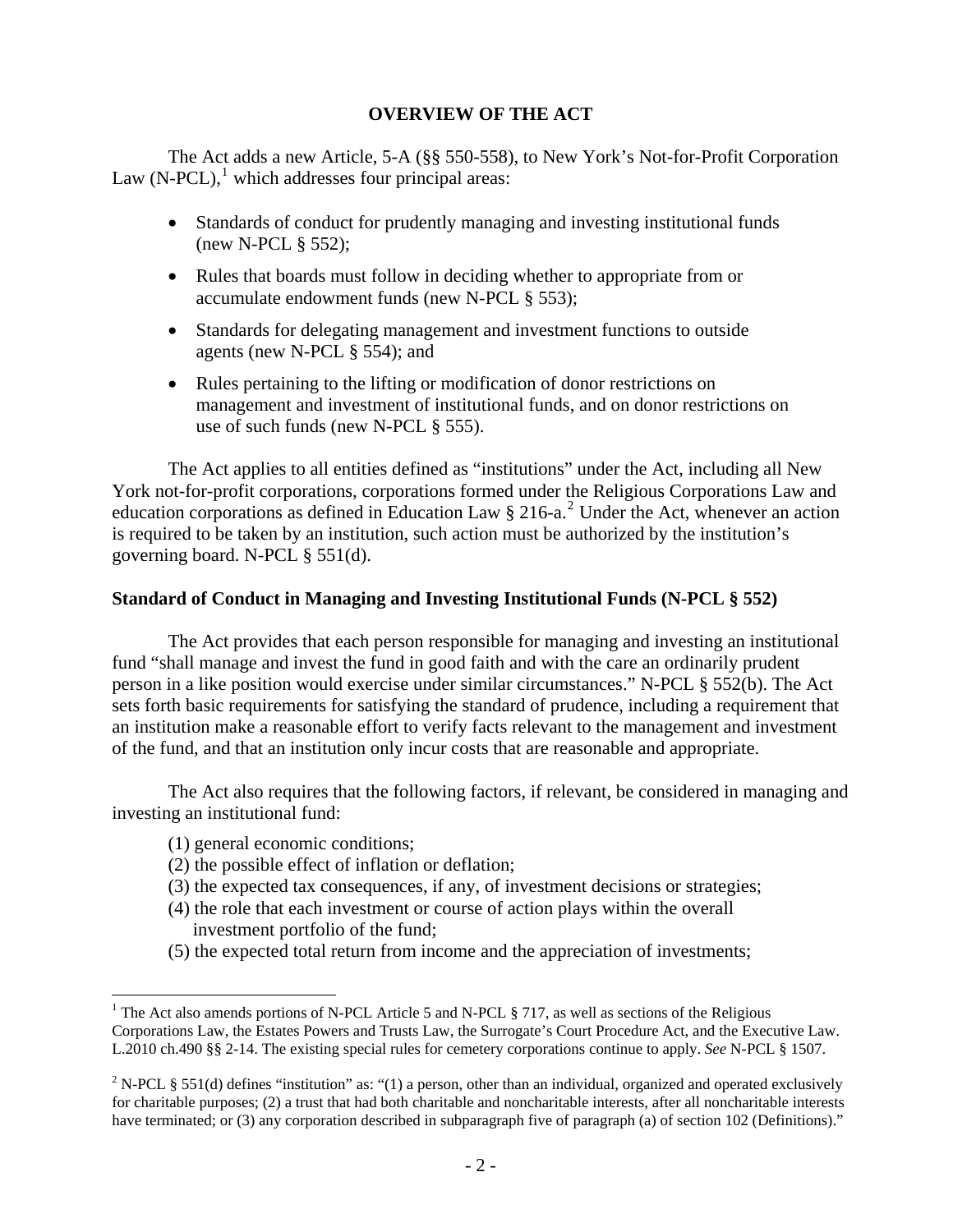- (6) other resources of the institution;
- (7) the needs of the institution and the fund to make distributions and to preserve capital; and
- (8) an asset's special relationship or special value, if any, to the purposes of the institution.

#### N-PCL § 552(e)(1).

 Additionally, the Act requires that investments of an institutional fund be diversified "unless the institution prudently determines that, because of special circumstances, the purposes of the fund are better served without diversification." N-PCL § 552(e)(4). A decision not to diversify must be reviewed as frequently as circumstances require, but at least annually.

 The Act also requires every institution to adopt a written investment policy setting forth guidelines on investments and delegation of management and investment functions. N-PCL § 552(f).

#### **Expenditure of Endowment Funds (N-PCL § 553)**

 Unless stated otherwise in the gift instrument, the assets in an endowment fund are donorrestricted assets (*i.e.*, may not be spent) until they are "appropriated for expenditure" by the institution. N-PCL § 553(a). Although this term is not defined in the Act, an appropriation is generally understood to mean a decision by the governing board to release a portion of an endowment fund from the donor-imposed restriction on spending, thus authorizing it to be spent in accordance with the terms of the gift instrument. Funds appropriated for expenditure need not be spent immediately; such funds may be appropriated on one date and spent at a later date or over a period of time. Effective September 17, 2010, decisions to appropriate from endowment funds are governed by N-PCL § 553.

 Under prior law, an institution could appropriate for expenditure so much of the net appreciation as its governing board determined was prudent; however, the institution could not appropriate below the historic dollar value of an endowment fund without court approval unless the gift instrument permitted such appropriation. *See* former N-PCL § 513(c). The Act removes the prohibition on appropriations below the historic dollar value of endowment funds; however, the donor of an endowment fund established before September 17, 2010 who is "available" as defined in the Act may opt to retain the historic dollar value limit with respect to that fund by responding to a notice sent by the institution (see below). Furthermore, as under prior law, the donor of an endowment fund may include an explicit spending limitation in the gift instrument. The Act continues to require that decisions to appropriate for expenditure from endowment funds be made prudently, but adds specific criteria for determining when this standard is met.

 In deciding whether to appropriate from an endowment fund, the institution must act "in good faith, with the care that an ordinarily prudent person in a like position would exercise under similar circumstances," and must consider, if relevant, the following factors:

- (1) the duration and preservation of the endowment fund;
- (2) the purposes of the institution and the endowment fund;
- (3) general economic conditions;
- (4) the possible effect of inflation or deflation;
- (5) the expected total return from income and the appreciation of investments;
- (6) other resources of the institution;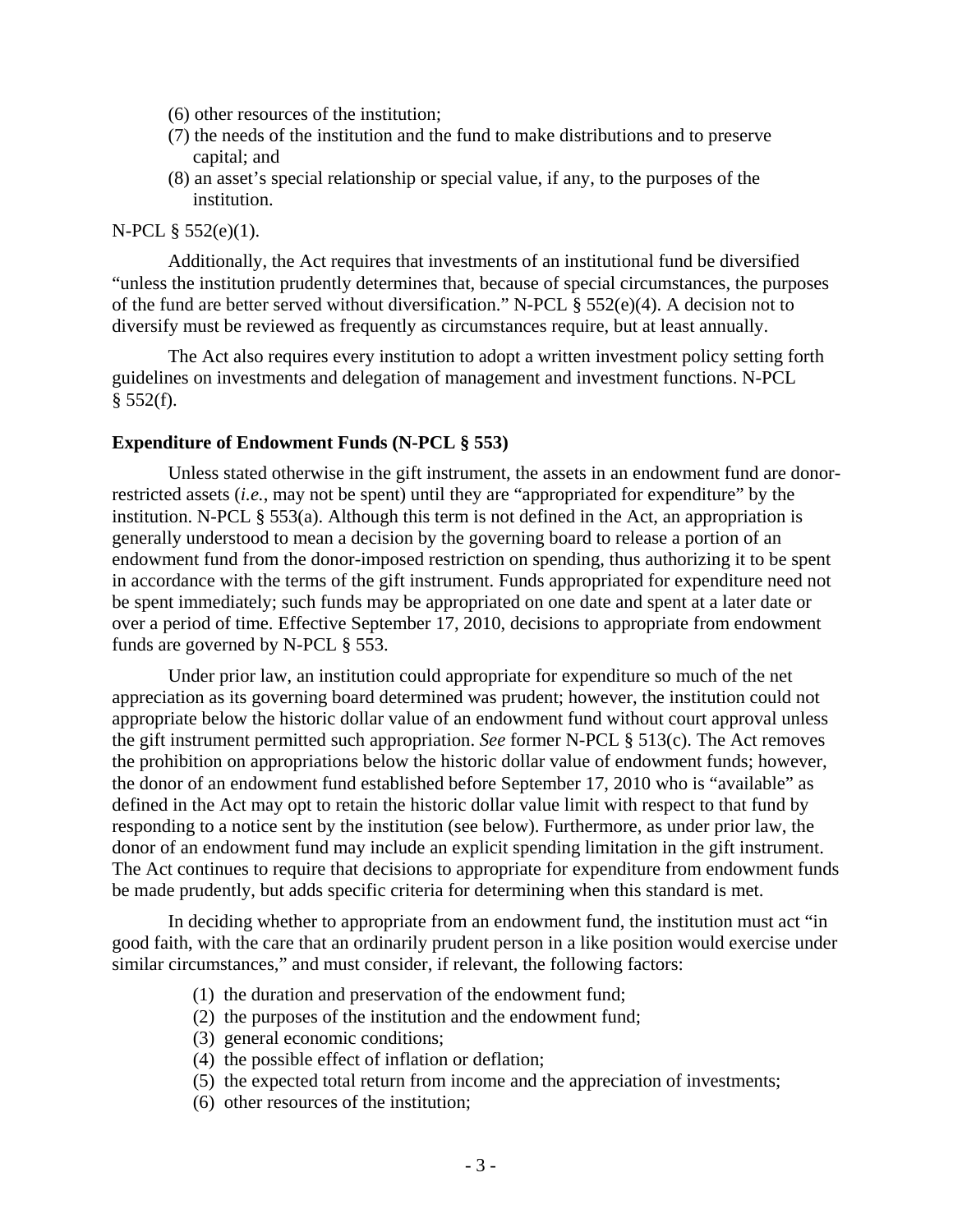- (7) where appropriate and circumstances would otherwise warrant, alternatives to expenditure of the endowment fund, giving due consideration to the effect that such alternatives may have on the institution; and
- (8) the investment policy of the institution.

# N-PCL § 553(a)(1)-(8).

 The seventh factor, requiring an institution to consider alternatives to expenditure, is unique to New York and is discussed further in the Guidance below.

# Contemporaneous Records

 An institution must make a contemporaneous record of the consideration it gave to each of the factors in deciding to appropriate. If the institution decides to accumulate rather than appropriate from an endowment fund, it must also keep a record of such action. N-PCL § 553(a), (f).

# Presumption of Imprudence

 For endowment gifts made after September 17, 2010, the Act creates a rebuttable presumption of imprudence if an institution appropriates more than 7% of the fund's fair market value (averaged over a period of not less than the preceding five years) in any year. The presumption of imprudence does not apply to appropriations permitted by law or by the gift instrument. An appropriation of 7% or less of an endowment fund's value in any year is not presumptively prudent. N-PCL  $\S$  553(d)(1), (2).

# Notice to Donors of Endowment Funds

The Act allows "available" donors of endowment gifts made pursuant to gift instruments executed before September 17, 2010 to opt out of the new rule permitting institutions to appropriate below the historic dollar value of endowment funds. A donor is considered available if the donor can be found with reasonable efforts and is living (if an individual) or conducting activities (if an entity). The institution must send each available donor a written notice describing the donor's two options, which contains language substantially as follows:

Attention, Donor: Please check Box #1 or #2 below and return to the address shown above.

( ) #1 The institution may spend as much of my gift as may be prudent.

( ) #2 The institution may not spend below the original dollar value of my gift.

If you check Box #1 above, the institution may spend as much of your endowment gift (including all or part of the original value of your gift) as may be prudent under the criteria set forth in Article 5-A of the Not-for-Profit Corporation Law (The Prudent Management of Institutional Funds Act).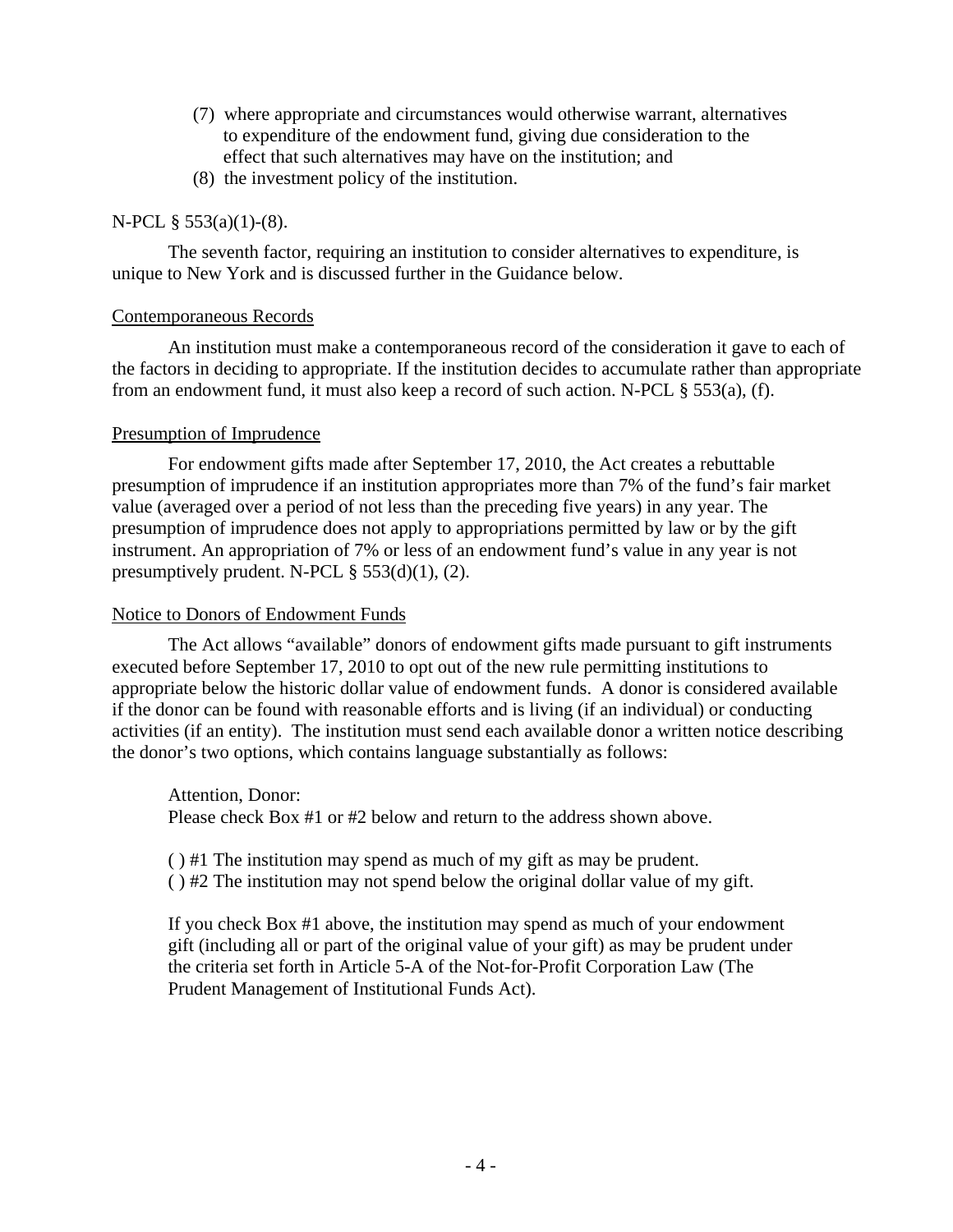If you check Box #2 above, the institution may not spend below the original dollar value of your endowment gift but may spend the income and the appreciation over the original dollar value if it is prudent to do so. The criteria for the expenditure of endowment funds set forth in Article 5-A of the Not-for-Profit Corporation Law (The Prudent Management of Institutional Funds Act) will not apply to your gift.

# N-PCL § 553(e)(1).

 If the donor does not respond within 90 days from the date notice was given, or if the donor returns the notice within 90 days and checks Box #1, NYPMIFA's new spending rules will apply to the donor's endowment gift. If the donor checks Box #2, the institution may not appropriate for expenditure below the historic dollar value of the endowment gift but may spend the income and appropriate the appreciation over historic dollar value if it is prudent to do so, unless otherwise prohibited by the gift instrument. Institutions must keep a record of all notices sent to donors. *See* N-PCL § 553(f).

Donor notice is not required in three circumstances:

- The gift instrument already permits spending below historic dollar value;
- The gift instrument expressly limits spending in the manner set forth in § 553(b) of the Act; or
- The donor made the gift in response to an institutional solicitation but did not include a separate statement restricting use of the funds.

# N-PCL § 553(e)(2).

#### **Delegation of Management and Investment Functions to Outside Agents (N-PCL § 554)**

NYPMIFA sets forth legal standards that govern the delegation of management and investment functions by boards of directors to agents outside of the institution (external agents). The Act requires that boards use prudence in selecting, continuing or terminating an agent, and that they consider, among other things, the agent's independence including any conflicts of interest that such agent has or may have.

#### Standard of Care for Delegation

 The Act provides that, subject to any specific limitation set forth in a gift instrument or another law, an institution may delegate to an external agent the management and investment of an institutional fund to the extent that such a delegation is prudent under the circumstances. In order to delegate prudently, an institution must act in good faith, with the care that an ordinarily prudent person in a like position would exercise under similar circumstances in:

- (1) selecting, continuing or terminating an agent, including assessing the agent's independence including any conflicts of interest such agent has or may have;
- (2) establishing the scope and terms of the delegation, including the payment of compensation, consistent with the purposes of the institution and the institutional fund; and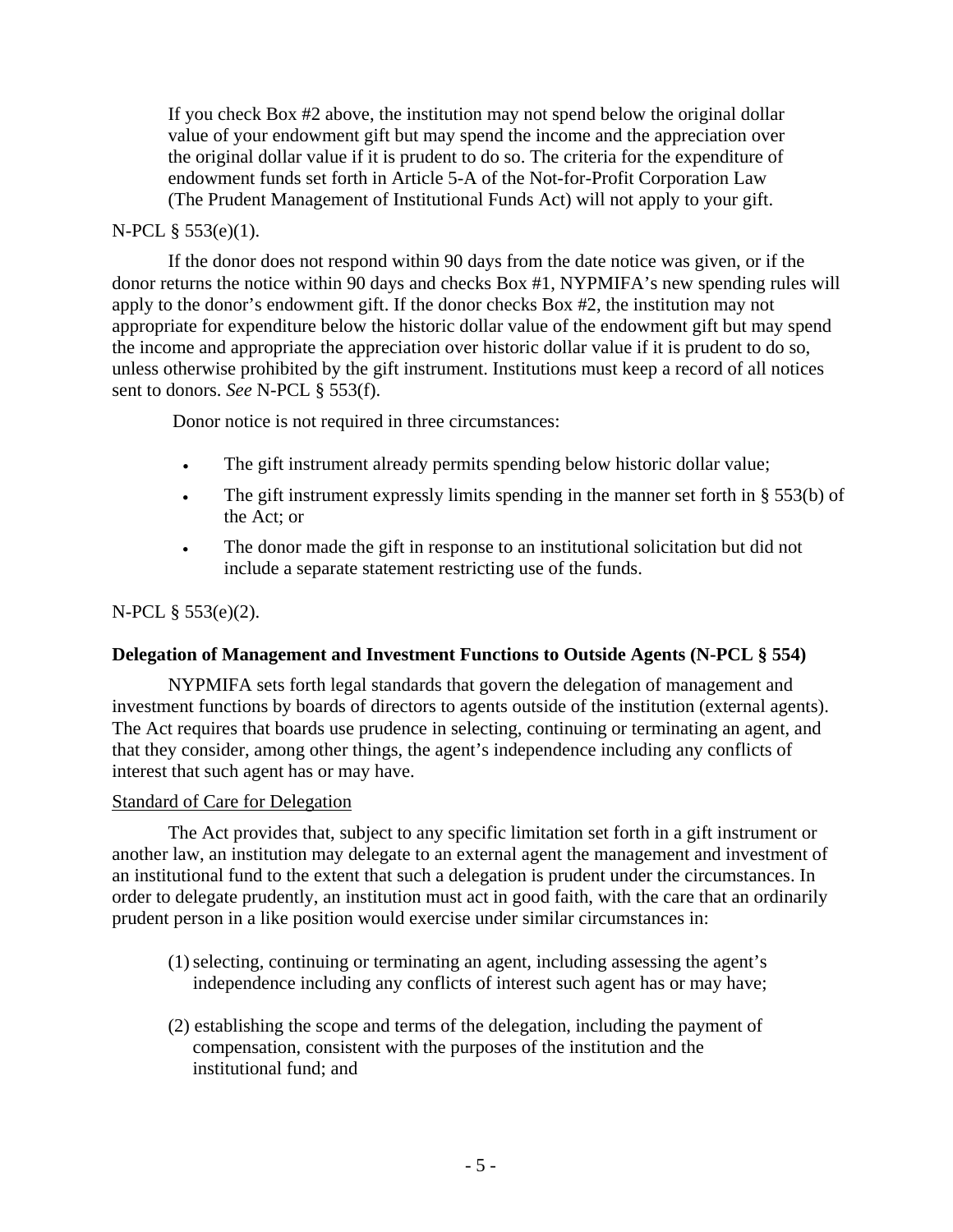(3) monitoring the agent's performance and compliance with the scope and terms of the delegation.

N-PCL § 554(a)(1)-(3).

#### Standard of Care for External Agent Performing Delegated Duties

 In performing a delegated function, an external agent owes a duty to the institution to exercise reasonable care, skill and caution to comply with the scope and terms of the delegation. N-PCL § 554(b). The Act continues to require that any contract that delegates a management or investment function to an external agent must provide that the contract may be terminated at any time, without penalty, with up to 60 days prior notice. N-PCL § 554(e).

### **Release of Donor-Imposed Restrictions on Management, Investment, or Purpose of an Institutional Fund (N-PCL § 555)**

 The Act modifies the standards for releasing donor-imposed restrictions on institutional funds, including restrictions on the management and investment of funds, the expenditure of funds (endowment restrictions), and the purposes for which a fund may be used. It also sets forth procedures for seeking court release of restrictions, and a new procedure for releasing restrictions on funds valued at less than \$100,000 that have been in existence for more than 20 years.

As under prior law, an institution may obtain the donor's written consent to release or modify a restriction on management or investment. If the donor is available and withholds such consent, or if the donor is not available, an institution may seek court approval to release or modify a restriction regarding the management or investment of an institutional fund if the restriction is impracticable or wasteful, impairs management or investment or if, because of circumstances not anticipated by the donor, a modification or release would further the purposes of the fund. To the extent practicable, any modification must be made in accordance with the donor's probable intention. N-PCL § 555(a), (b).

 Similarly, an institution may obtain the donor's written consent to release or modify a use restriction. If the donor is available and withholds such consent, or if the donor is not available, an institution may also seek court approval to release a donor's restriction on the use of a fund if the restriction becomes impossible, impracticable, unlawful or wasteful. N-PCL § 555(c).

A key difference from prior law is that under NYPMIFA an institution may seek court release from a restriction if the donor does not consent to the release. Notice of the court proceeding must be provided to the donor and to the Attorney General, both of whom will have an opportunity to be heard. N-PCL § 555(b), (c). However, under the Act, the executors or heirs of a deceased donor are not included in the definition of "donor" and thus are not entitled to notice.

In addition, the Act provides a new procedure whereby an institution may lift or modify a donor-imposed restriction on the management, investment, or purpose of an institutional fund if the fund is less than \$100,000 in value and has been in existence for more than 20 years. If an institution determines that such a restriction is unlawful, impracticable, impossible to achieve, or wasteful, the institution may release or modify the restriction, in whole or part, without court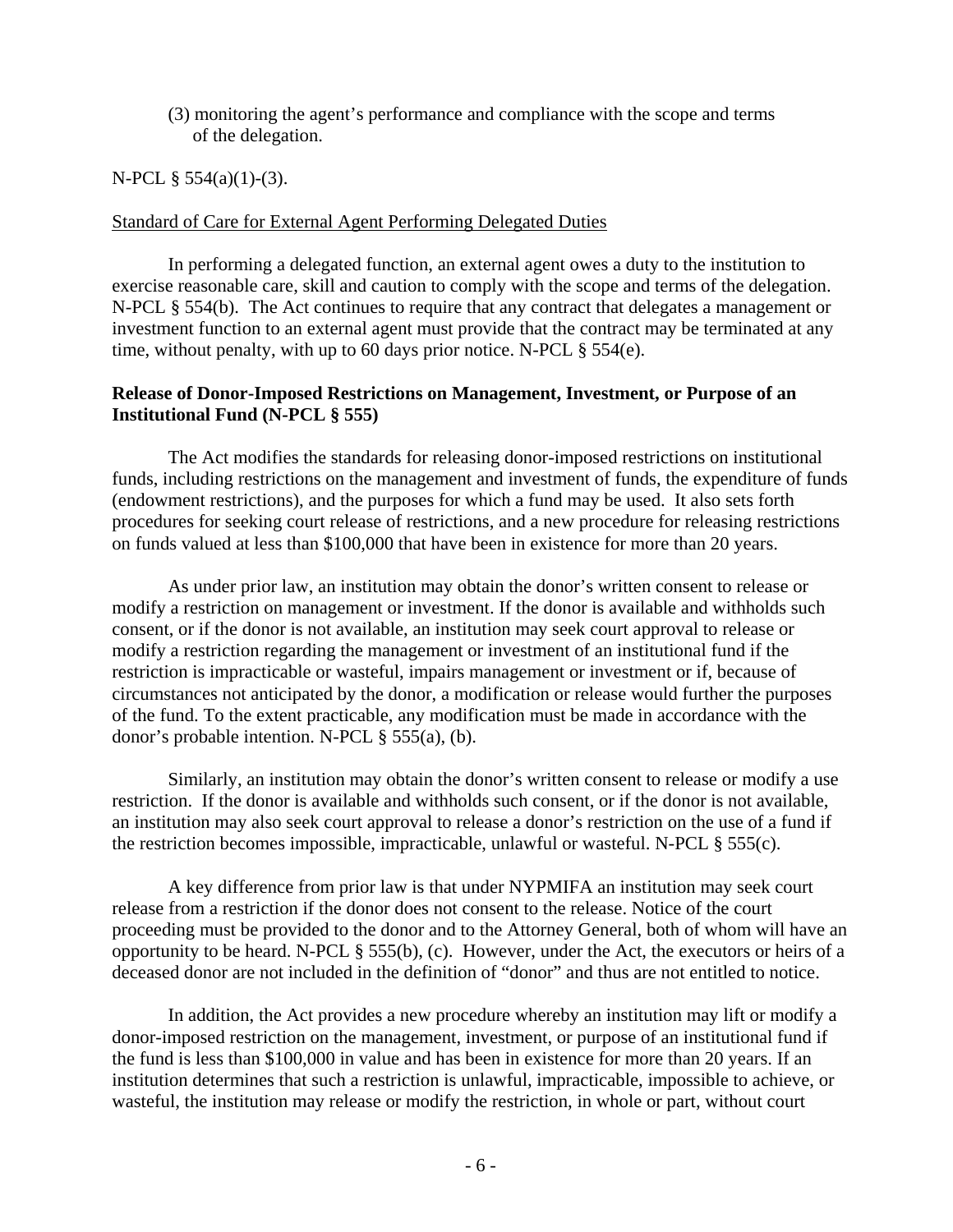approval, after giving written notice to the Attorney General, unless the Attorney General objects to the release or modification within 90 days. If the Attorney General does not notify the institution within 90 days, the institution may proceed with the release or modification. N-PCL  $§$  555(d).

The institution's written notice to the Attorney General must contain the following:

- An explanation of (i) the institution's determination that the restriction is unlawful, impracticable, impossible to achieve, or wasteful, and (ii) the proposed release or modification;
- A copy of a record of the institution approving the release or modification; and
- A statement of the proposed use of the institutional fund after such release or modification.

#### N-PCL § 555(d)(2), (3).

1

The notice must also be given to the donor, if available.<sup>[3](#page-7-0)</sup>

After releasing or modifying the restriction, the institution must use the property in a manner consistent with the purposes expressed in the gift instrument. N-PCL  $\S 555(d)(1)(C)$ .

#### **Solicitations for Endowment Funds (Executive Law § 174-b[2])**

 The Act also amends Executive Law § 174-b[2] to require a disclosure when institutions solicit for endowment funds. Under the new provision, the solicitation must include a statement that, unless otherwise restricted by the gift instrument pursuant to N-PCL § 553(b), the institution may expend so much of the endowment fund as it deems prudent after considering the factors set forth N-PCL  $\frac{6}{3}$  553(a).<sup>[4](#page-7-1)</sup>

<span id="page-7-0"></span><sup>&</sup>lt;sup>3</sup> Although the Act provides that notice to the donor need not be given for funds described in N-PCL § 553(e)(2)(B), this appears to be a drafting error. The intended reference may have been to  $\S 553(e)(2)(C)$ , where the gift consists of funds received as a result of an institutional solicitation without a separate statement by the donor expressing a restriction on the use of funds. Absent clarification by the Legislature, it is the view of this Office that notice pursuant to N-PCL § 555(d) should be given to any donor that is available.

<span id="page-7-1"></span> $4$  L.2010 ch.490 §14 (amending Executive Law § 174-b[2]).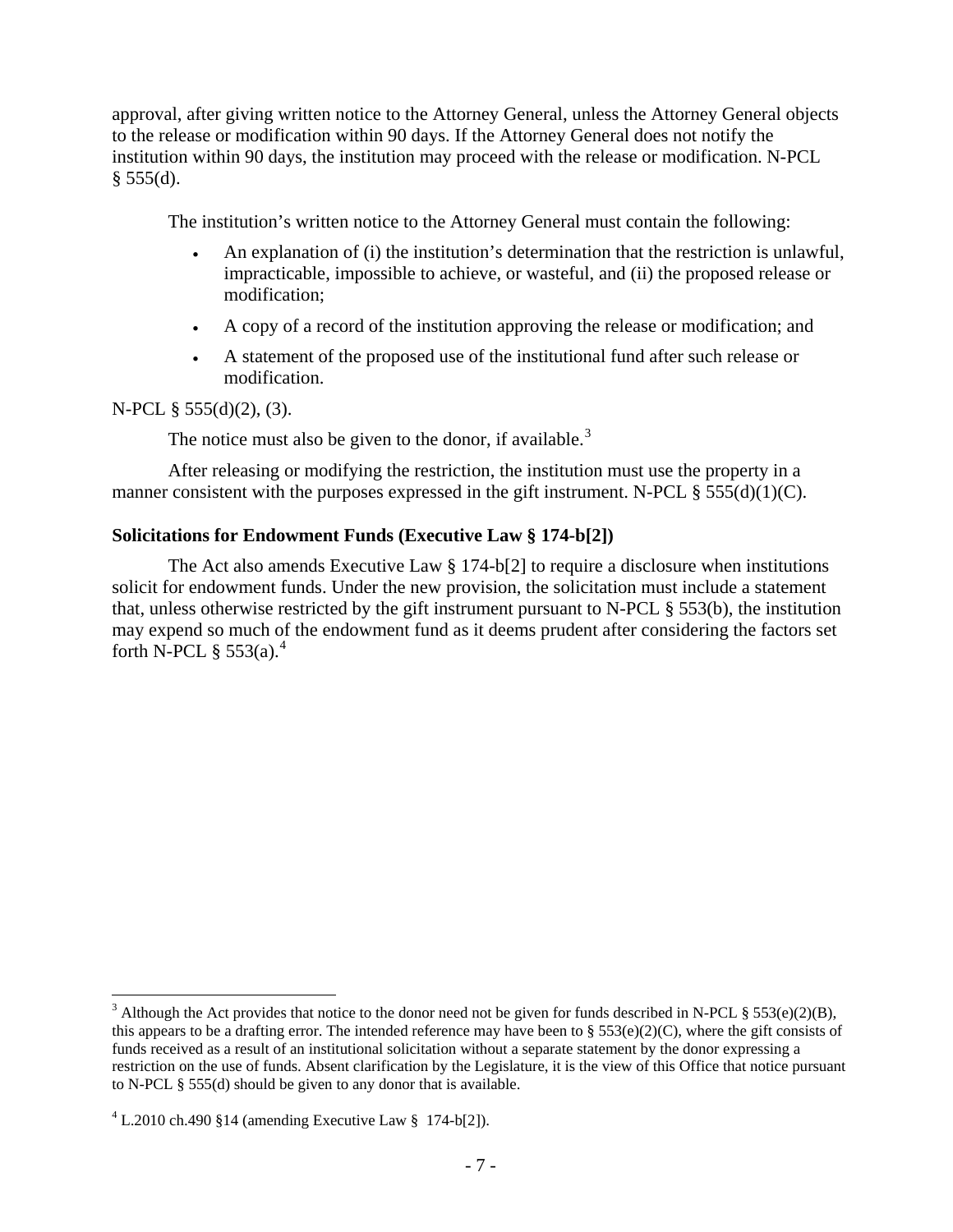#### **GUIDANCE**

 In the following sections, we provide practical guidance for institutions on key topics covered by the Act. This guidance is subject to change and may be supplemented from time to time. The views expressed here are those of the Attorney General's Charities Bureau; the meaning and effect of the provisions of the Act are ultimately matters for determination by the Courts of this State.

#### **Notice to Donors of Endowment Funds**

#### *Is notice to donors required?*

The Act states that unless an exception applies, an institution "must" provide 90 days notice to available endowment donors who executed gift instruments prior to September 17, 2010 before applying the new endowment spending rules in N-PCL § 553(a) for the first time. The notice requirement as written is not optional; the institution must send the notice before appropriating from the endowment fund. (The three exceptions to the notice requirement are described on page 5 above.)

 It is possible that in the interim between September 17, 2010 and the issuance of this guidance some institutions, acting in good faith, may have appropriated from endowment funds before sending notice to the donors as required by N-PCL  $\S$  553(e)(1). In this case, the institution should promptly send the notice to donors if it has not already done so. If the donor responds by checking Box #2 on the notice, it is the view of this Office that the institution must restore the fund to its historic dollar value if any pre-notice appropriation reduced the fund below that level. (The rules that apply when the donor checks Box #2 are discussed below.)

Questions have been asked about whether notice is required if the endowment fund is above historic dollar value and the institution has no present intention to appropriate below historic dollar value. It is the view of this Office that notice is required. The Act makes no distinction between funds that are above historic dollar value or below; the notice is required in either case. If notice were not required while the fund is above historic dollar value, institutions could delay sending the notice, perhaps indefinitely, which is not, in our view, what the Legislature intended.

 Read in the context of N-PCL § 553 as a whole, the notice serves two related but distinct policy objectives: (1) to provide the donor with *information* about the change in law with regard to an institution's authority to appropriate for expenditure below the historic dollar value of endowment funds, and (2) to give the donor an *opportunity to clarify or amend* the terms of the donor's gift with regard to such appropriations. The informational purpose of the notice is not served if the notice is not given. Furthermore, although a particular endowment fund may be "above water" now, the fund may drop below historic dollar value at some point in the future when the donor may no longer be available to clarify or amend the terms of the gift. Delaying the notice or withholding it altogether would deprive the donor of the statutorily-mandated opportunity to clarify or amend the terms of the gift with regard to appropriations below historic dollar value. For these reasons, it is this Office's view that institutions are required to send the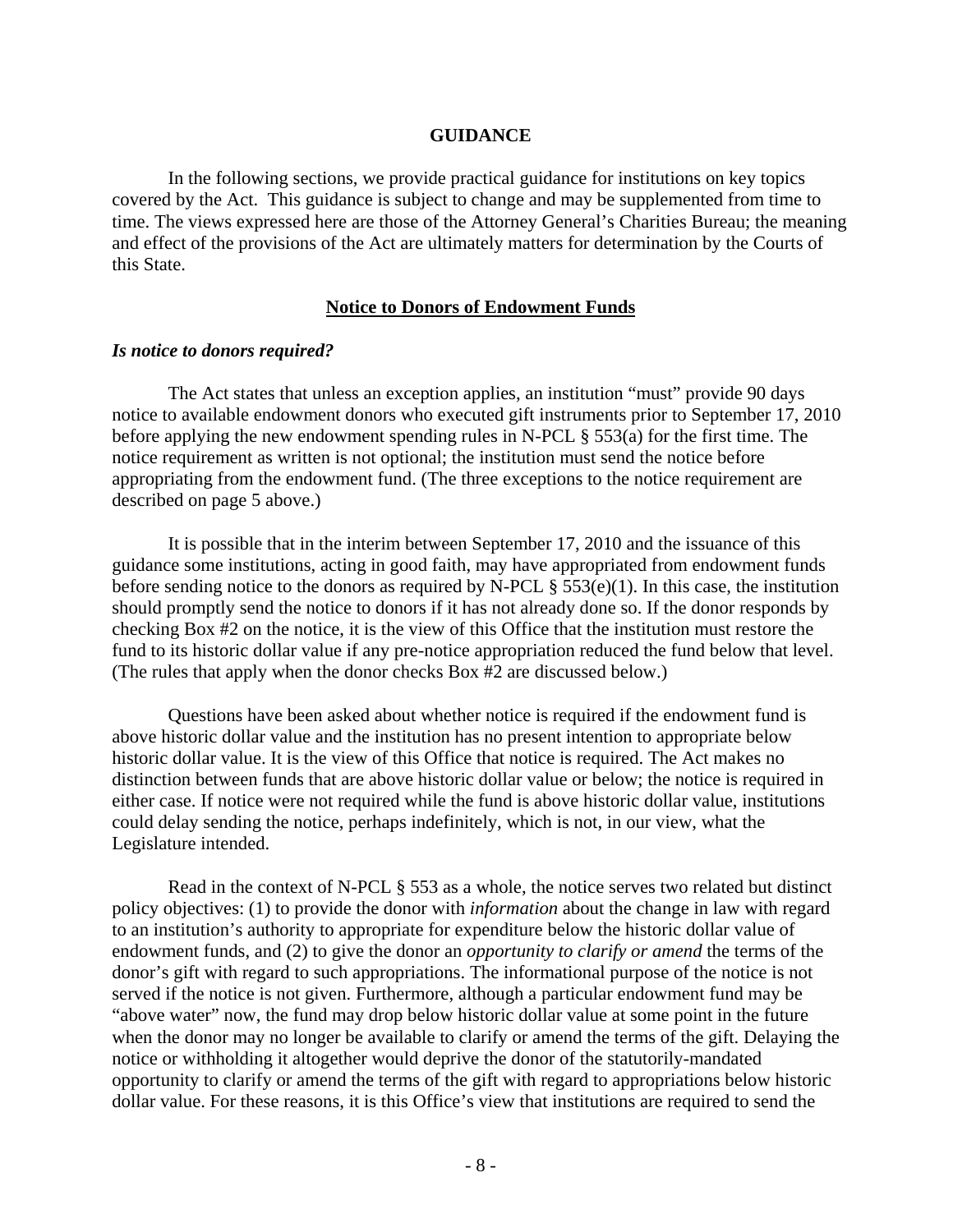notice to all available donors of endowment gifts who executed the gift instrument before September 17, 2010, unless a statutory exception applies.

# *May an institution appropriate from an endowment fund during the 90-day period after notice is sent?*

 Although not expressly addressed in the Act, it is this Office's view that the Legislature did not intend the notice requirement to harm organizations by prohibiting any appropriation of endowment funds before the notice process is completed. A reasoned interpretation of the notice requirement is that, after notice is sent, an institution may appropriate the income and the net appreciation over historic dollar value of an endowment fund during the 90-day notice period, if it is prudent to do so in accordance with N-PCL § 553(a). Expenditures above historic dollar value after giving notice to the donor would not prejudice donors who may check Box #2 because principal would remain preserved during the 90-day notice period. An institution may not, however, appropriate for expenditure below the historic dollar value of an endowment fund until the 90-day notice period ends, unless the donor has returned the notice and checked Box #1.

#### *What rules apply to the endowment fund if the donor checks Box #1 on the notice?*

 If the donor checks Box #1, all decisions to appropriate and spend endowment funds, as well as decisions to accumulate and not spend those funds, are governed by N-PCL § 553(a). The historic dollar value limitation on endowment appropriations that existed under prior law no longer applies.

#### *What rules apply to the endowment fund if the donor checks Box #2 on the notice?*

 If the donor checks Box #2, the institution may not appropriate below the historic dollar value of the endowment fund without first obtaining court approval on notice to the Attorney General and the donor, if available. The institution may spend the income and appropriate the appreciation over the historic dollar value of the fund if it is prudent to do so. As under prior law, the historic dollar value of a "Box #2" endowment fund and the amount, if any, of appreciation of the fund that is available for appropriation is determined on a fund-by-fund basis, not by simply aggregating the asset values of multiple endowment funds. Also, as under prior law, if an institution appropriates below the historic dollar value of such an endowment fund (for example, as a result of applying a spending policy), it is the view of this Office that the institution has a duty under N-PCL §§ 553(e)(1) and 717 to restore the endowment fund to its historic dollar value.

 Questions have been raised about the effect of language in the notice stating that if Box #2 is checked "the criteria for the expenditure of endowment funds set forth in Article 5–A of the Not-for-Profit Corporation Law (The Prudent Management of Institutional Funds Act) will not apply to your gift." When read in the context of the overall notice provision, it is apparent that this language was intended to clarify that the statutory criteria permitting expenditures below historic dollar value do not apply when Box #2 is checked. It is this Office's view that, other than the historic dollar value limitation, Article 5-A continues to apply to these endowment funds. Thus, for example, if the donor checks Box #2, the governing board must still determine that any appropriation from the endowment fund is prudent after considering the factors enumerated in § 553(a), and the board must make a contemporaneous record of each determination to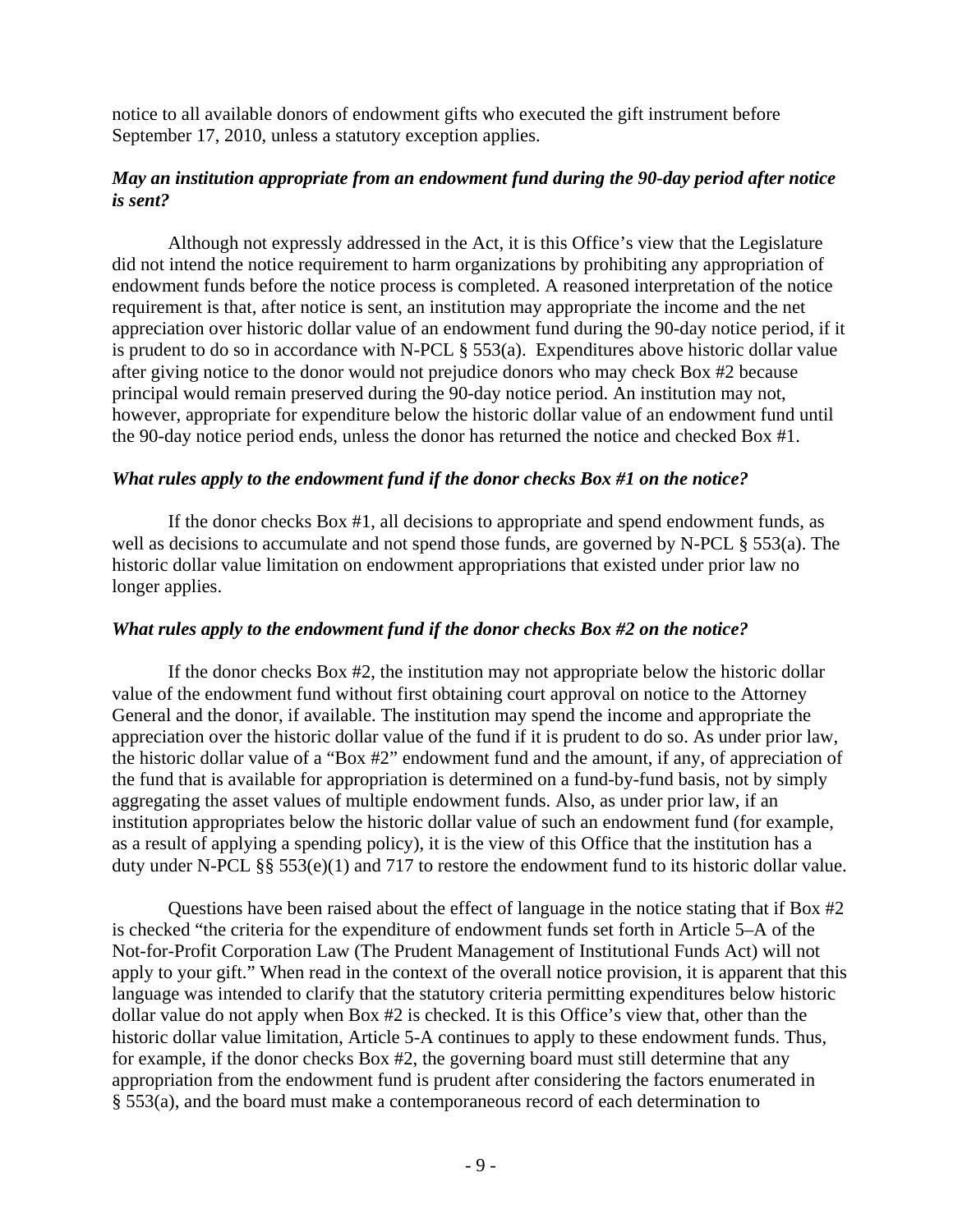appropriate from the fund. To conclude otherwise would take "Box #2" endowment funds out of the Act entirely, with no statutory standard governing appropriation and accumulation of funds, which is a result the Legislature could not have intended.

 While the Act requires that the notice to donors contain language substantially as set forth in N-PCL § 553(e)(1), institutions may wish to add an assurance to donors that if Box  $#2$  is checked, all decisions to appropriate from the endowment fund must still be prudent under the Act and that the endowment fund will remain subject to other provisions of the Act.

# *Does the term "original dollar value" in the required notice have the same meaning as "historic dollar value"?*

 The Act does not define "original dollar value"; however, when read in the context of the statutory notice set forth in N-PCL  $\S$  553(e)(1), it is this Office's view that this term is intended to be a plain-English equivalent of "historic dollar value" as defined in N-PCL § 102(a)(16). That section defines "historic dollar value" as "the aggregate fair value in dollars of (i) an endowment fund at the time it became an endowment fund, (ii) each subsequent donation to the fund at the time it is made, and (iii) each accumulation made pursuant to a direction in the applicable gift instrument at the time the accumulation is added to the fund." That section goes on to state that "[t]he determination of historic dollar value made in good faith by the corporation is conclusive."

# *What steps should an institution take to determine whether a donor is "available" such that notice is required?*

 A donor who is an individual is "available" if the donor is living and can be identified and located with reasonable efforts. If the donor of a particular fund is not known, the institution should make reasonable efforts to identify the donor. For donors whose current address is unknown, the institution should make reasonable efforts to locate the donor, including Internet searches and contacting known associates of the donor, such as an attorney who represented the donor when the gift was made. The statute requires institutions that send the N-PCL  $\S 553(e)(1)$ notice to keep a record. N-PCL § 553(f). The record should document the institution's efforts to locate donors even if those efforts ultimately did not succeed.

# **Expenditure of Endowment Funds**

#### *How does the Act modify previous concepts of endowment spending?*

 Traditional endowment concepts focused on preserving "principal" and spending "income." In the 1970s, UMIFA expanded permissible spending to include a prudent amount of the appreciation of the endowment fund; this remained the law until September 17, 2010. The Act takes a different approach, reflecting the view that a prudent investment strategy requires institutions to invest their endowments and other institutional funds for "total return," which may result in increases (or decreases) in principal, income or both. The Act thus requires institutions to determine spending based on the total assets of the endowment fund. As the drafters of UPMIFA have noted: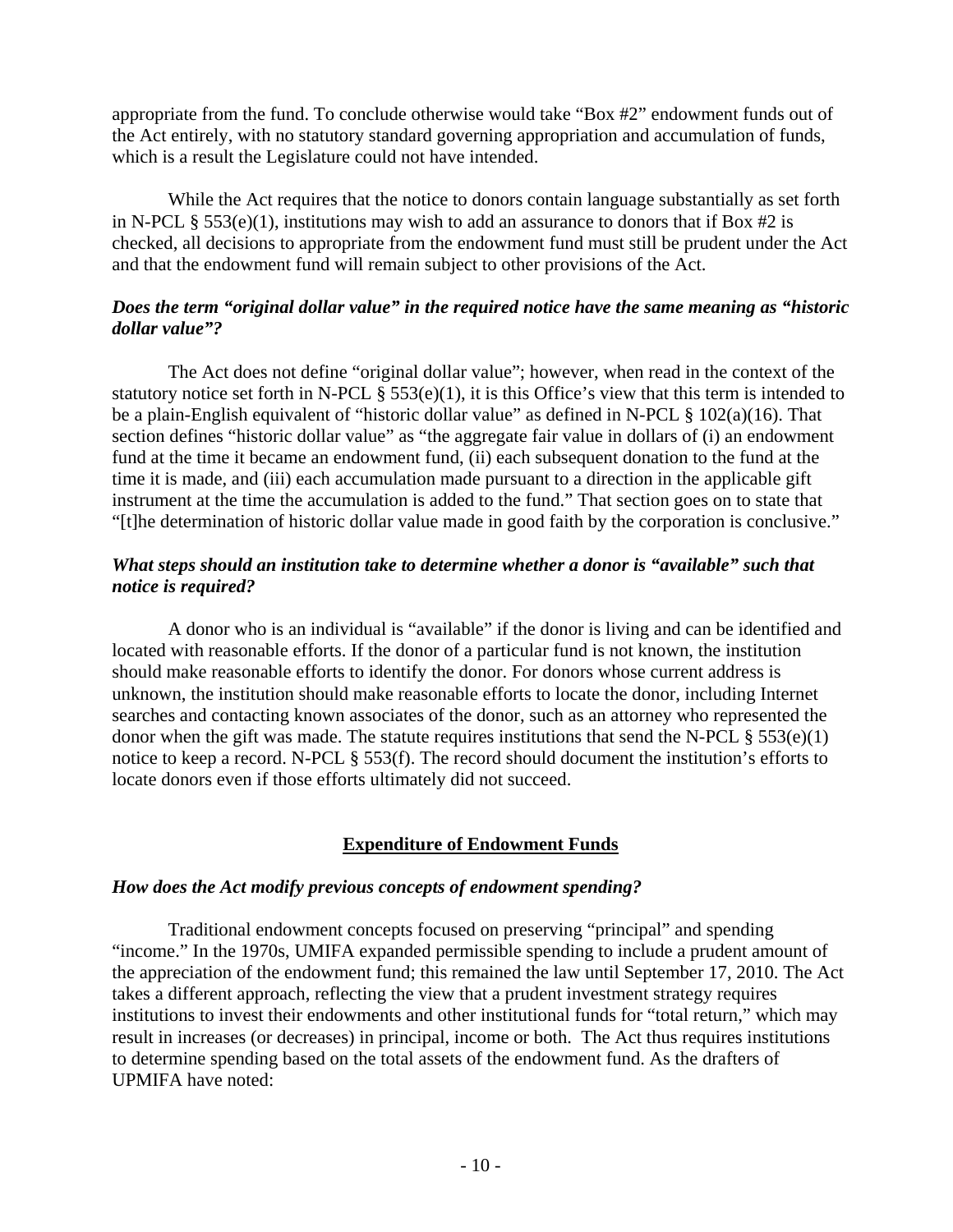Although the Act does not require that a specific amount be set aside as "principal," the Act assumes that the institution will act to preserve "principal" (i.e., to maintain the purchasing power of the amounts contributed to the fund) while spending "income" (i.e. making a distribution each year that represents a reasonable spending rate, given investment performance and general economic conditions). Thus, an institution should monitor principal in an accounting sense, identifying the original value of the fund (the historic dollar value) and the increases in value necessary to maintain the purchasing power of the fund. $\delta$ 

#### *Must the board consider all eight factors for every endowment fund appropriation?*

 The Act states that the board must consider the eight factors "if relevant," so at a minimum the board must consider each factor to determine whether or not it is relevant. As discussed below under "Contemporaneous Records," if the board determines that any factor is not relevant, it should document how it reached that conclusion.

 If a factor is relevant, the board should go on to consider to what extent the factor affects the decision whether or not to appropriate or how much to appropriate. Although the factors should be considered individually, the board should also look at the "big picture" and consider how the factors, considered together and weighted appropriately, affect the decision at hand. The nature and extent of the board's consideration of the factors may vary from institution to institution, depending on the institution's size, purposes, programs, financial condition and other circumstances.

#### *May an institution make a single appropriation decision for multiple endowment funds?*

In this Office's view, the Act contemplates that decisions to appropriate from endowment funds will ordinarily be made on a fund-by-fund basis and documented in a separate contemporaneous record for each endowment fund.<sup>[6](#page-11-1)</sup> A question has arisen as to whether there are circumstances in which the Act would permit an institution to make a single decision to appropriate from multiple endowment funds and document that decision in a single contemporaneous record. The question is of particular interest to larger institutions holding numerous endowment funds, for example, a community fund with numerous endowment donors or an educational institution with hundreds or even thousands of endowment funds for scholarships, endowed chairs and other purposes.

In this Office's view, the governing board of an institution may make a single decision to appropriate from multiple endowment funds, and this decision may be documented in a single contemporaneous record, provided that the endowment funds are similarly situated. The

 $\overline{a}$ 

<span id="page-11-0"></span><sup>&</sup>lt;sup>5</sup> National Conference of Commissioners on Uniform State Laws, Uniform Prudent Management of Institutional Funds Act (2006), available at [http://www.law.upenn.edu/bll/archives/ulc/umoifa/2006final\\_act.pdf](http://www.law.upenn.edu/bll/archives/ulc/umoifa/2006final_act.pdf) ("UPMIFA") § 4, Comment at p. 21.

<span id="page-11-1"></span> $6$  This is evidenced by N-PCL § 553's consistent use of the defined terms "donor," "endowment fund" and "gift instrument," each of which is phrased in the singular. See also the definitions of these terms in N-PCL  $\S 551(a-1)$ , (b) and (c).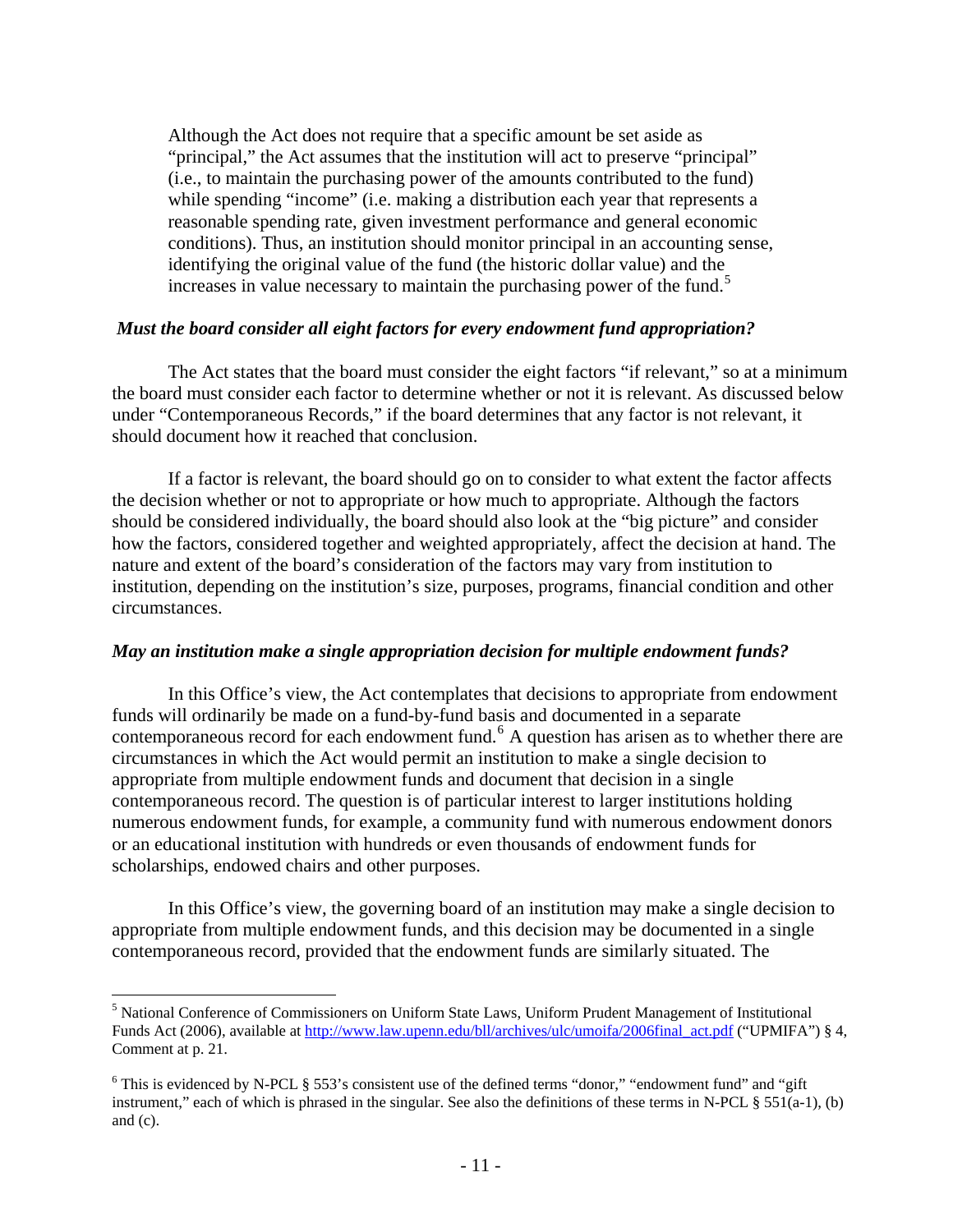governing board should develop written procedures for determining when a group of funds is similarly situated for this purpose. Such a determination may be based on factors including the purposes of the funds as stated in the gift instruments, the spending restrictions imposed in the gift instruments, the durations of the funds, the financial condition of the funds, whether the funds are invested similarly, and such other factors as may be relevant under the circumstances.

A decision to treat a group of endowment funds as similarly situated group should be made with care to ensure that any decision to appropriate from the funds collectively would be justified if the factors in N-PCL § 553(a) were applied to each fund individually.

# *What is meant by "alternatives to expenditure of the endowment fund," and how should institutions give consideration to that factor?*

 As noted above, N-PCL § 553(a) requires that, in making a determination to appropriate or accumulate from an endowment fund, the board must consider, if relevant, eight factors, including "(7) where appropriate and circumstances would otherwise warrant, alternatives to expenditure of the endowment fund, giving due consideration to the effect that such alternatives may have on the institution." In this Office's view, the inclusion of this factor, which is unique among all states that have adopted UPMIFA, was intended to ensure that boards do not automatically decide to appropriate from endowment funds when circumstances warrant considering whether reasonable alternatives are available. For example, if an endowment fund has diminished in value, the board may determine that it is appropriate to take steps to avoid or reduce further spending of the fund. Such steps might include, where appropriate, fund-raising efforts, expense reductions, sale of nonessential assets, or reductions in non-essential staff. The board might also consider whether certain expenditures can prudently be deferred. The board should identify the particular alternatives that might be appropriate in the circumstances and discuss to what extent these steps are feasible as an alternative to endowment spending, including what impact such alternatives would have on the institution's operations and programs. The consideration of alternatives should be appropriately documented (see "Contemporaneous Records," below).

# **Contemporaneous Records of the Determination to Appropriate**

#### *What should the contemporaneous record address?*

 The contemporaneous record of the determination to appropriate should address each of the eight factors included in N-PCL § 553(a) and discuss the consideration that the board gave to each factor. In this Office's view, it is not sufficient to state in a conclusory fashion that the board considered a particular factor; rather, the record should describe the substance of the consideration given to each factor. If any factor was deemed not relevant to the board's decision, the record should explain why.

 As stated above, if the governing board of an institution makes a single decision to appropriate from multiple endowment funds that are similarly situated, it is this Office's view that the decision may be documented in one contemporaneous record.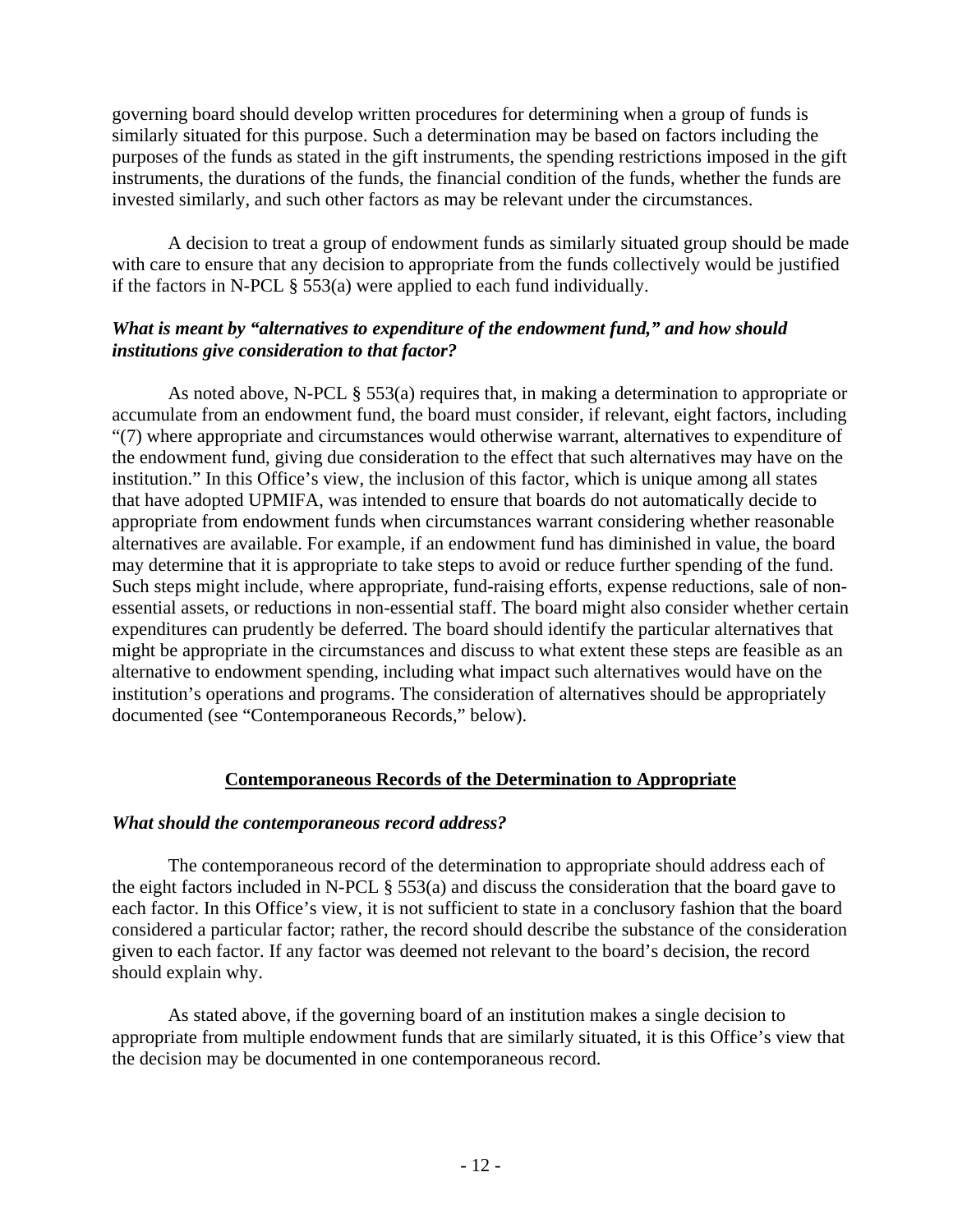#### *How should the contemporaneous records be documented?*

 The form of the record is less important than the substance. The record may be made in the board's minutes; alternatively, boards may wish to develop a record especially for the purpose of documenting their decisions to appropriate endowment funds for expenditure. Contemporaneous records of decisions to appropriate from endowment funds should be maintained as part of the permanent records of the institution. The Charities Bureau may request production of these records in the exercise of the Attorney General's supervisory authority over institutions.

#### *When should contemporaneous records be prepared?*

 To be contemporaneous, the record should be prepared at the time the board makes a decision to appropriate from an endowment or immediately thereafter. If the board relies on advice and information from professionals (such as lawyers, accountants or investment advisors) when it decides to appropriate endowment funds for expenditure, it may (but is not required to) incorporate all or part of such written advice in its contemporaneous record, to the extent such advice is not privileged, confidential or proprietary.

# **Presumption of Imprudence**

# *Does the presumption of imprudence mean that an institution can safely appropriate up to 7% of the value of its endowment funds each year?*

 The Act makes it clear that an appropriation of 7% or less of the value of an endowment fund in any year does not create a presumption of prudence. The level of appropriation for each endowment fund held by an institution must be determined in accordance with the prudence standard in N-PCL § 553(a) of the Act, after consideration of the enumerated factors.

# *Does an endowment spending policy of 7% or less per year in itself ensure that the presumption of imprudence will not be triggered?*

 No. The Act's 7% standard is based on the endowment fund's fair market value averaged over at least *five years* immediately preceding the year in which the appropriation for expenditure is made (or over the life of the fund if the fund has been in existence less than five years). If, for example, an institution's spending policy is based on fair market value averaged over a shorter period, the spending policy may result in appropriations that are presumptively imprudent under the Act. All spending policies should be reviewed to determine how they interact with the presumption of imprudence. If necessary, institutions must perform a separate calculation, averaging the fund's fair market value over at least the preceding five years, in order to determine whether a proposed appropriation would be presumptively imprudent.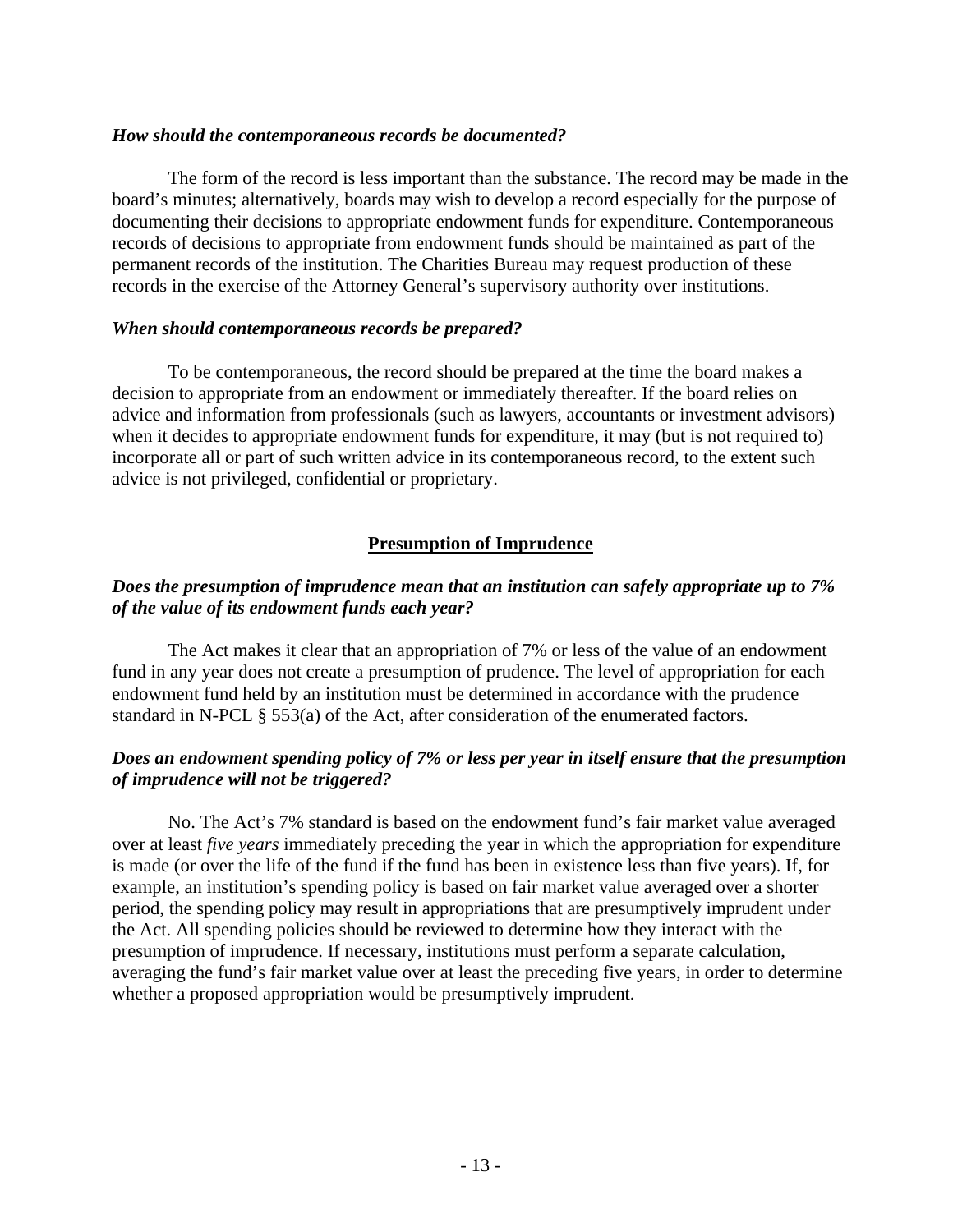# **Managing and Investing Institutional Funds**

#### *What topics should the investment policy address?*

 There is no "one size fits all" investment policy that applies to all institutions. The contents of the investment policy will depend on factors including the extent of the financial resources of the institution, the types of investments it holds, the charitable purposes of the institution, and nature and scope of the institution's activities or programs. Examples of the subjects an investment policy may include:

(1) general investment objectives; (2) permitted and prohibited investments; (3) acceptable levels of risk; (4) asset allocation and diversification; (5) procedures for monitoring investment performance; (6) scope and terms of delegation of investment management functions; (7) the investment manager's accountability; (8) procedures for selecting and evaluating external agents; (9) processes for reviewing investment policies and strategies; and (10) proxy voting.

 The board should review the investment policy at regular intervals and whenever a change in the institution's financial condition or other circumstances so require.

#### **Delegation of Management and Investment Functions to Outside Agents**

#### *What steps should a board take to assess an outside investment agent's independence?*

 Governing boards should be diligent in assessing the independence of outside investment agents – both before and after retaining them. Outside investment agents should be selected based on the agent's competence, experience, past performance, and proposed compensation, and not on any business or personal relationships between the agent and board members or other insiders. It is essential that board members are capable of objectively assessing and monitoring investment performance and risk without regard to those relationships.

 Before retaining an agent, the governing board should consider whether any business or personal relationships would reasonably be expected to interfere with the ability of the board to provide proper oversight. For example, assume a chairman of the board asks the board to transfer management of institutional funds to his private investment firm. The board must decide whether it is prudent to do so under the circumstances, and whether it feels it can objectively oversee and monitor the agent's performance going forward. The governing board should also consider whether the retention of outside agents who have business or personal relationships with board members or other insiders might prevent the board from receiving independent advice on investment strategy and risk. For example, assume the board chair wishes to switch investments to his firm, in part to invest in derivative products developed by his firm. Can the board of directors, based on advice it receives from investment advisors employed by the board chair's firm,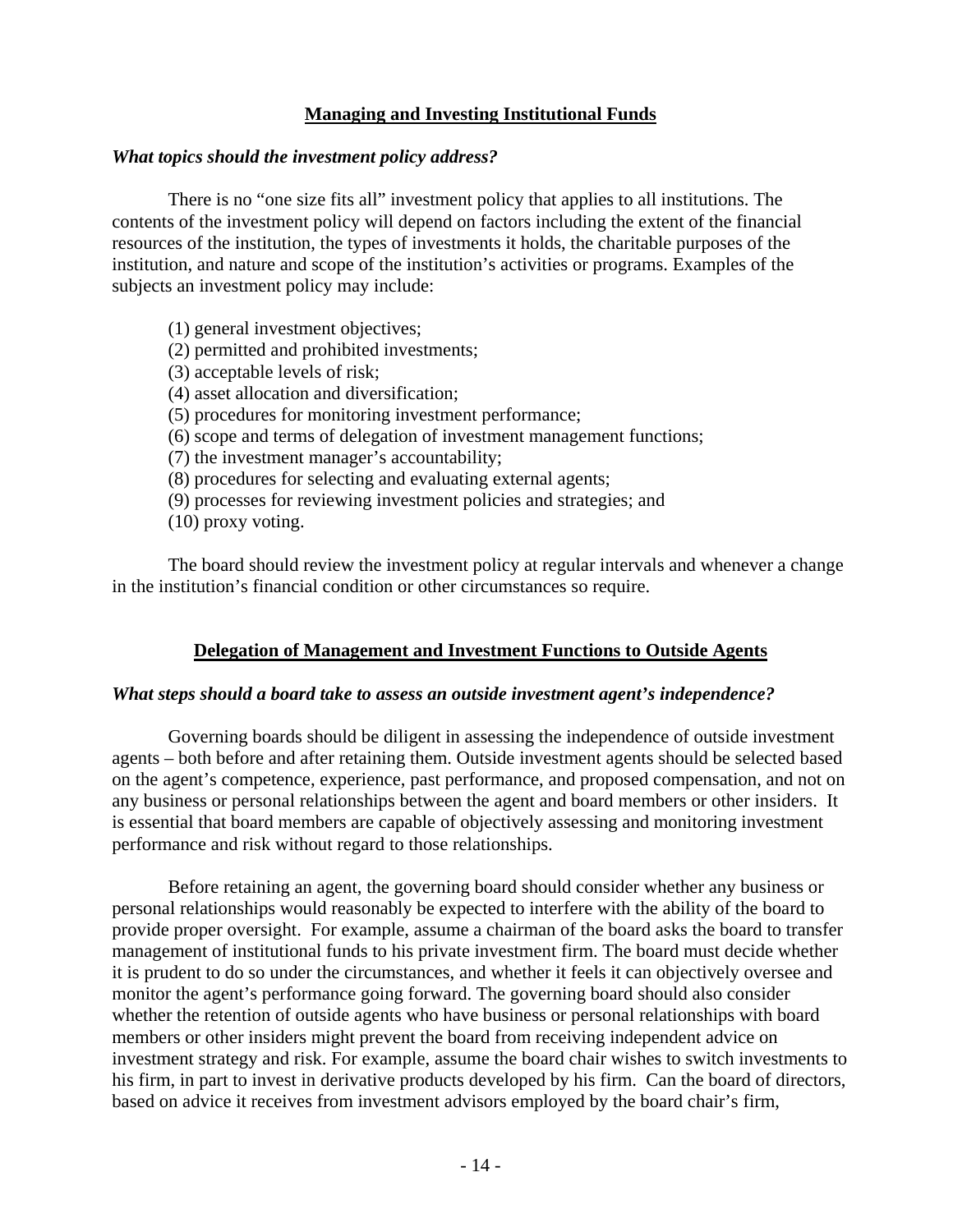objectively determine in good faith that such an investment strategy is in the best interests of the organization?

 To avoid these situations and alleviate the pressure that board members may experience, some boards may determine that the best course of action is to adopt a policy requiring that all outside agents be independent. Although not required by the Act, it is this Office's view that institutions are well-advised to adopt policies that require full disclosure of relationships with outside agents and implement practices that ensure objective oversight by the board. At a minimum, an institution should have a conflict of interest policy and follow the policy in selecting, continuing or terminating the agent. Such a policy would generally include procedures for determining whether any of the institution's officers or directors have a financial interest in the agent or have any other material business or personal relationship with the agent. If so, the policy should provide for reporting such relationships or interests to the board and should address abstention or recusal of the director or officer in question.

# **Release of Donor-Imposed Restrictions on Management, Investment, or Purpose of an Institutional Fund**

# *What should an institution do before seeking court release of a donor-imposed restriction on an institutional fund?*

 Because a court proceeding can be expensive and time-consuming, an institution may first wish to inquire whether the donor is available and willing to consent in writing to the proposed release or modification in accordance with N-PCL § 555(a). The donor's written consent would obviate the need for court approval.

# *If it is necessary to seek court release or modification of a donor-imposed restriction, when should the institution contact the Attorney General's Office?*

 Although not required by law, the Attorney General's Charities Bureau urges institutions and their counsel to submit a draft petition to the Charities Bureau for review and discussion before filing the petition with the court. A copy of the gift instrument and other relevant documentation should also be submitted in advance. Advance review by the Charities Bureau can help to identify and resolve potential issues, thus simplifying the proceeding and saving time. Petitions should be submitted to the Charities Bureau at the earliest possible time to allow sufficient time for review. Please confirm that the Charities Bureau's review has been completed before commencing a proceeding in court.

# **Release of Restrictions on "Small, Old" Funds**

# *What procedures apply when submitting a notice to the Attorney General under N-PCL § 555(d) to release or modify a restriction on a "small, old" fund?*

 The institution should first determine whether the donor, if available, will consent to the release, thus avoiding the need to submit a notice to the Attorney General. If the donor is not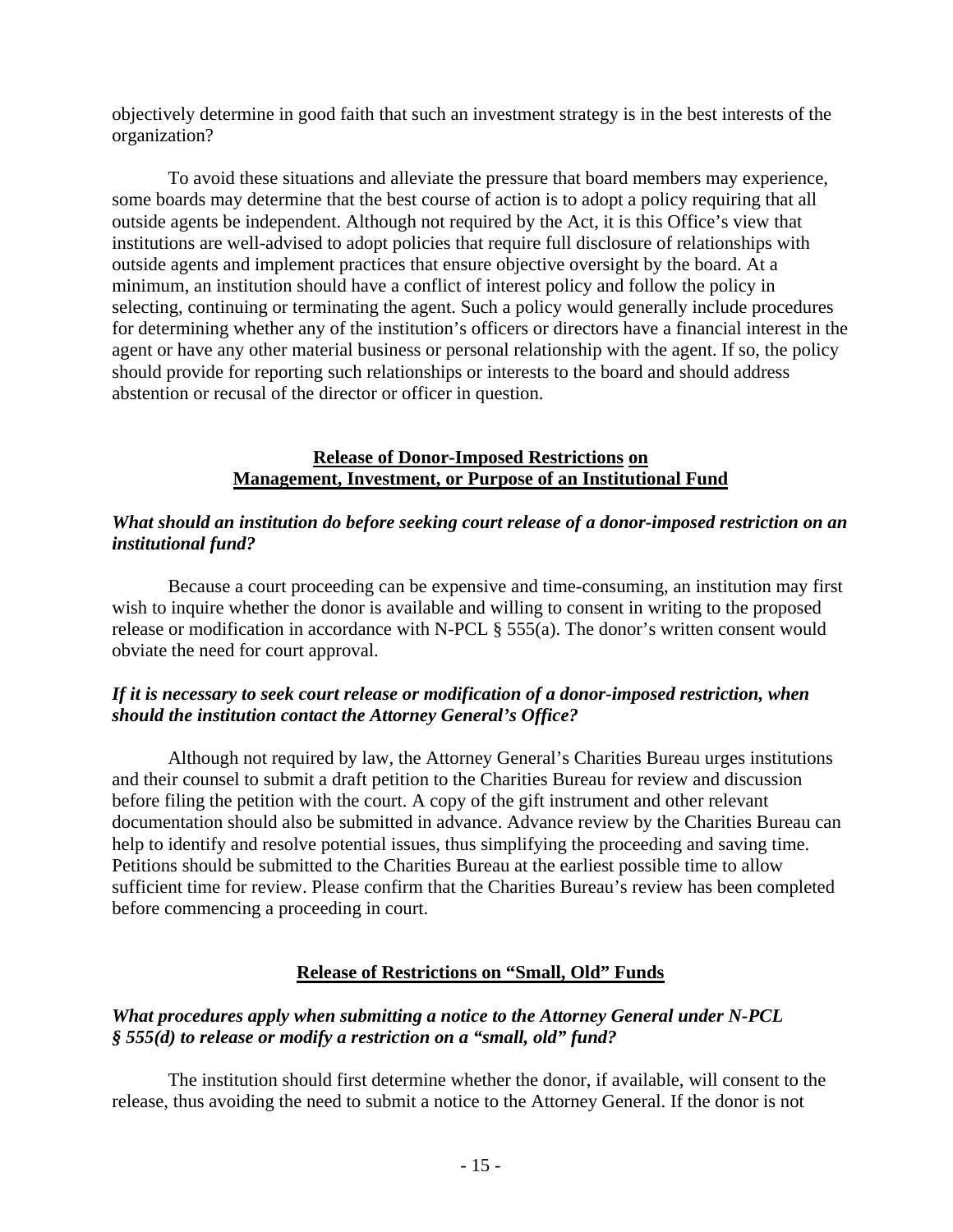available or is unwilling to consent, then the institution must comply with § 555(d) in order to release the restriction. First, the institution must make a record (typically, a resolution of the board) approving the release or modification of the restriction. A copy of this record must be submitted to the Attorney General's Charities Bureau together with a written notice of the institution's intention to release the restriction and explaining why the restriction has become unlawful, impracticable, impossible to achieve, or wasteful. The notice must also describe the proposed use of the fund if the restriction is released.

 In addition to meeting the above statutory requirements, the notice to the Attorney General's Charities Bureau should include a copy of the gift instrument and other documentary evidence sufficient to show that the fund's total value is less than \$100,000 and that more than 20 years have elapsed since the fund was established. Additionally, if the donor is available, and particularly if the donor has withheld consent, the notice should include copies of any correspondence between the institution and the donor with regard to the proposed release or modification. If the donor has been notified pursuant to N-PCL § 555(d)(4), a copy of this notice should be included in the notice sent to the Attorney General.

Notices to the Attorney General pursuant to N-PCL § 555(d) should be sent as follows:

*If sent by e-mail with PDF attachment (preferred method), to*: [section555.notice@ag.ny.gov](mailto:section555.notice@ag.ny.gov)

*If sent by regular mail, to*: Attorney General of the State of New York Attention: Chief, Charities Bureau 120 Broadway, 3rd Floor New York, NY 10271

# *What procedures apply after the § 555(d) notice is submitted to the Charities Bureau?*

 If the Charities Bureau has questions or requires further information, or if the Charities Bureau objects to the proposed release or modification, the Charities Bureau will notify the institution in writing within 90 days. If such notice is received, the institution should not release or modify the restriction unless and until it receives a further written notice from the Charities Bureau stating that any questions or objections have been resolved to the satisfaction of the Attorney General. We anticipate that many such issues will be resolved after discussions with the institution or its counsel.